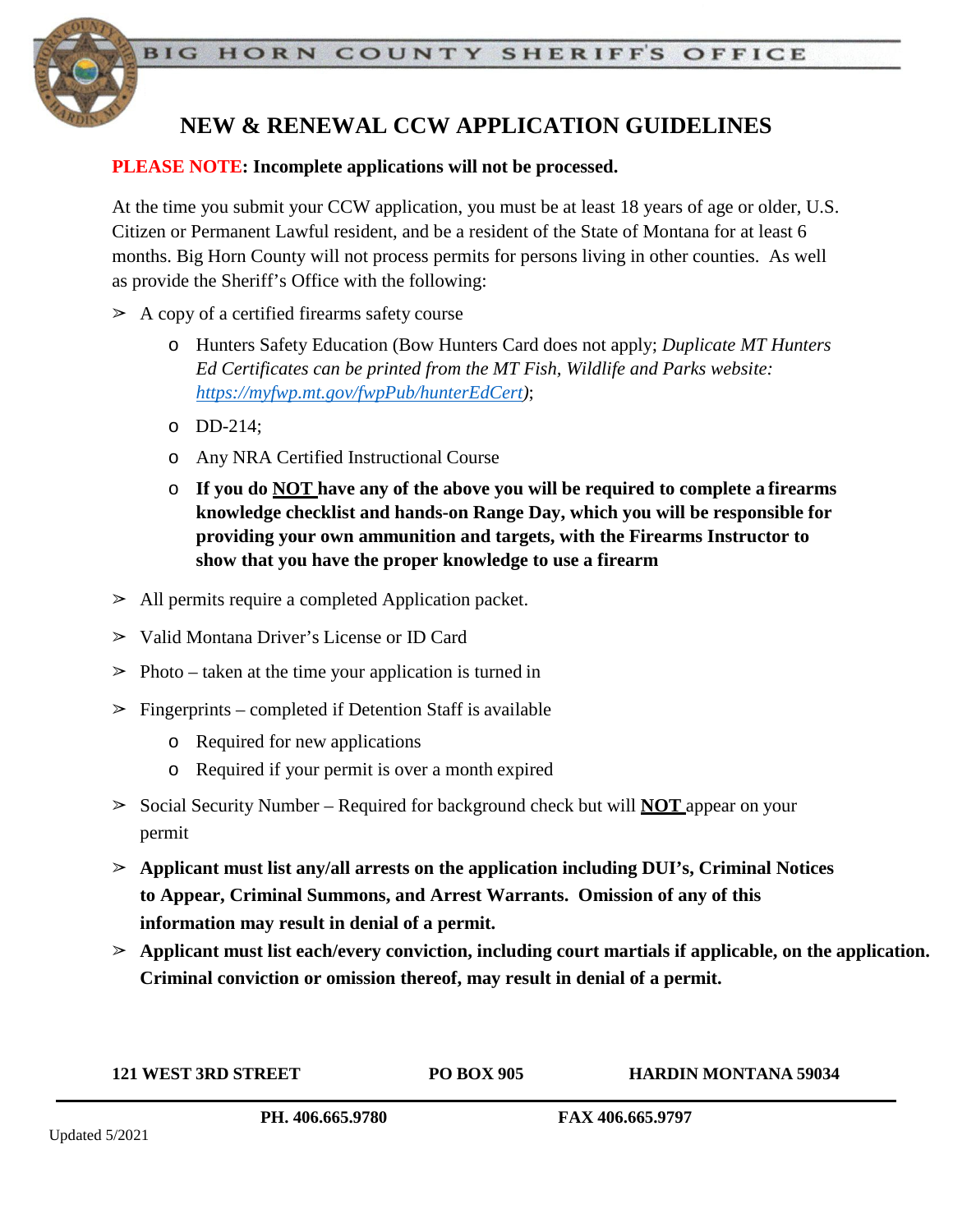➢ **Applicant must list 3 references on the application. References must know Applicant for a minimum 5 years and cannot be a relative (including in-law) or past/present employer. Failure to provide references may result in denial of permit. Applicants must have concealed weapons permit personal reference questionnaire filled out and returned with application.**

## **APPLICATION CHECKLIST**

- $\Box$  Completed/Unsigned application
- $\Box$  Montana Photo ID
- $\Box$  Proof of certified firearms safety course or no-expired Conceal Weapons permit
- $\Box$  Fee exact cash, check payable to Big Horn County Sheriff's Office.

Please allow sixty (60) days for the processing of both new and renewal permits. You will be contacted when your permit has been approved. If denied a letter from the Sheriff will be sent explaining reasons for denial.

### **PAYMENTS WILL BE ACCEPTED UPON APPROVAL OF YOUR PERMIT**

- o NEW \$50.00
- o RENEWAL \$25.00
- o Replacement CCW Card \$5.00
- o Cash, Check or Money Order Accepted
	- Make payable to Big Horn County Sheriff's Office

Permits are valid for four (4) years, but can be revoked at any time. Renewals can be done no sooner than 90 days prior to expiration date for the renewal fee. After expiration date will be charged the new permit fee.

Any questions please contact our office.